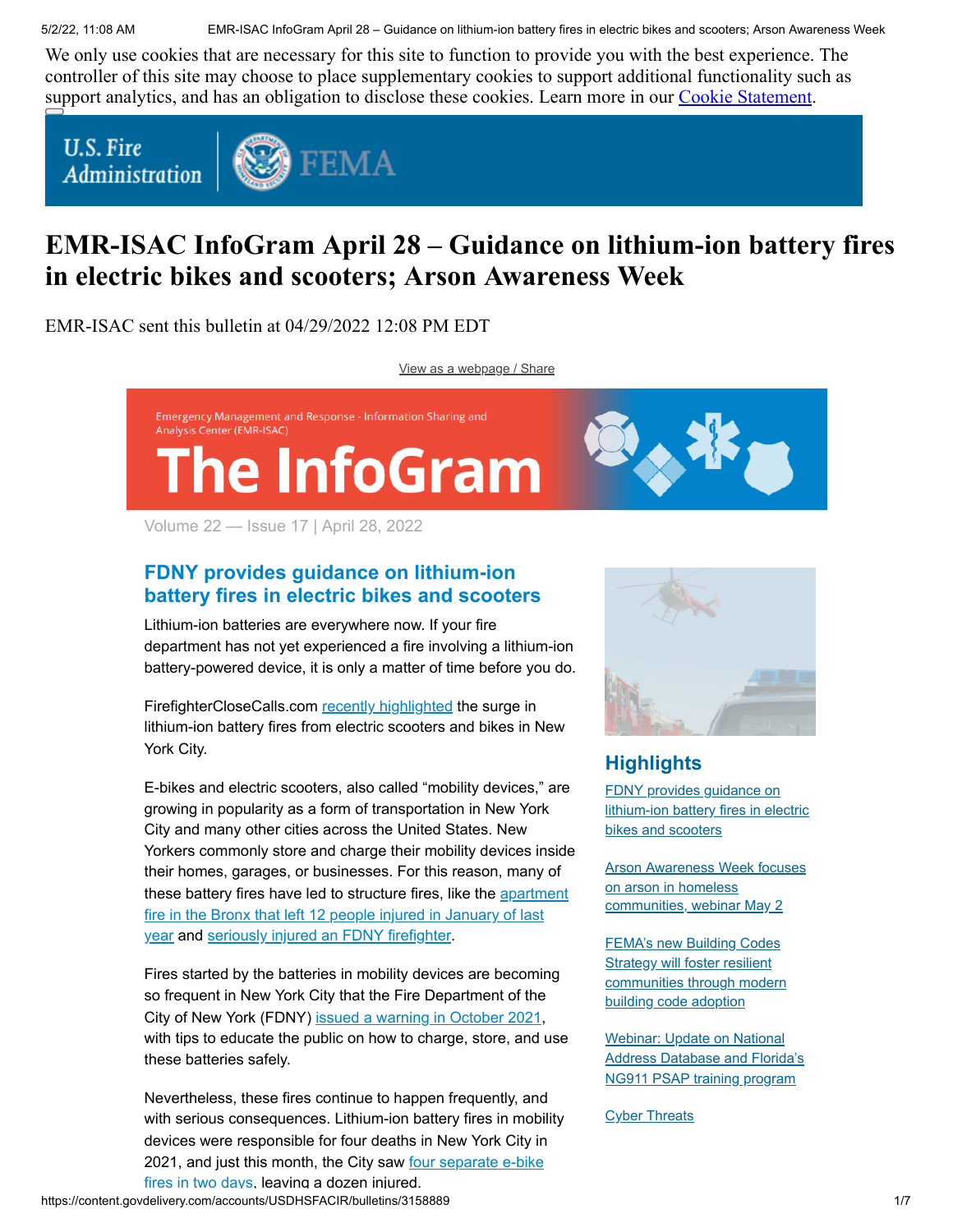The FDNY has created several resources to educate the public and to teach firefighters how to safely extinguish these fires.

The first line of defense is prevention. FDNY Smart, a public education program within FDNY, has created [a safety video](https://www.fdnysmart.org/be-fdnysmart-when-using-any-devices-powered-by-lithium-ion-batteries/) on how to properly charge, use, and store consumer lithium-ion batteries.

For firefighters, the FDNY is providing best practices in its Tips from Training series:

- **[E-bikes and e-scooters fires/emergencies](https://drive.google.com/file/d/1b-xxxtdaTuj-OytNiOJ2bJ366iy3Od7_/view). This tip sheet** provides tactical considerations for all aspects of response to these incidents, including personal protective equipment, hazardous materials response, safety procedures to protect from thermal runaway, and more.
- [Revel e-bike battery transport vans.](https://drive.google.com/file/d/1Qa3B9BDlaeSqf6x7GcQtGG6fCGkoFmgy/view) This tip sheet provides information on the vehicles that transport discharged lithium-ion batteries from rented mobility devices within the city. These vans contain as many as 60 batteries in a small, confined space, presenting significant hazards and extinguishment challenges.
- [Lithium-ion battery mobility device fires.](https://drive.google.com/file/d/1Qxo7u9Z5cI1tNC5BzFwt9QOik78mEQHN/view) This tip sheet covers some of the same tactical considerations of the previous tip sheets, but also covers scene preservation prior to arrival of fire marshals and what to do after the fire has been knocked down.

These Tips from Training from FDNY could be used by many fire departments, especially in cities or large metropolitan areas where electrically powered mobility devices such as e-bikes and scooters are becoming more commonplace.

*(Source: [FirefighterCloseCalls.com\)](https://www.firefighterclosecalls.com/pay-attention-lithium-ion-batteries-are-everywhere-the-secret-list/)*



The U.S. Fire Administration operates the Emergency Management and Response – Information Sharing and Analysis Center (EMR-ISAC).

For information regarding the EMR-ISAC visit [www.usfa.dhs.gov/emr-isac](https://www.usfa.fema.gov/operations/ops_cip.html) or contact the EMR-ISAC office at: [\(301\) 447-1325 and/or fema-emr](mailto:fema-emr-isac@fema.dhs.gov)isac@fema.dhs.gov.

**Subscribe here** 

### <span id="page-1-0"></span>**Arson Awareness Week focuses on arson in homeless communities, webinar May 2**

Every year during the first full week in May, the United States Fire Administration (USFA) observes [Arson Awareness Week](https://www.usfa.fema.gov/aaw/index.html). During the week, USFA shares information to raise awareness about arson or youth firesetting and to provide strategies to combat these problems.

This year's theme is "Arson in Homeless Communities: Engagement – Education – Outreach."

Although arson incidents in the United States have trended steadily downward between 2010 and 2019, arson has been on the rise since 2019, according to the [view of arson crime trends](https://crime-data-explorer.app.cloud.gov/pages/explorer/crime/crime-trend) within the Federal Bureau of Investigation's (FBI's) Crime Data Explorer (CDE). The FBI's expanded [crime data for 2020 reveals that of the 39,851 arson incidents in 2020, 37.8% of these involved](https://crime-data-explorer.app.cloud.gov/pages/downloads) structures (residential, commercial, industrial, storage, community/public, or other buildings).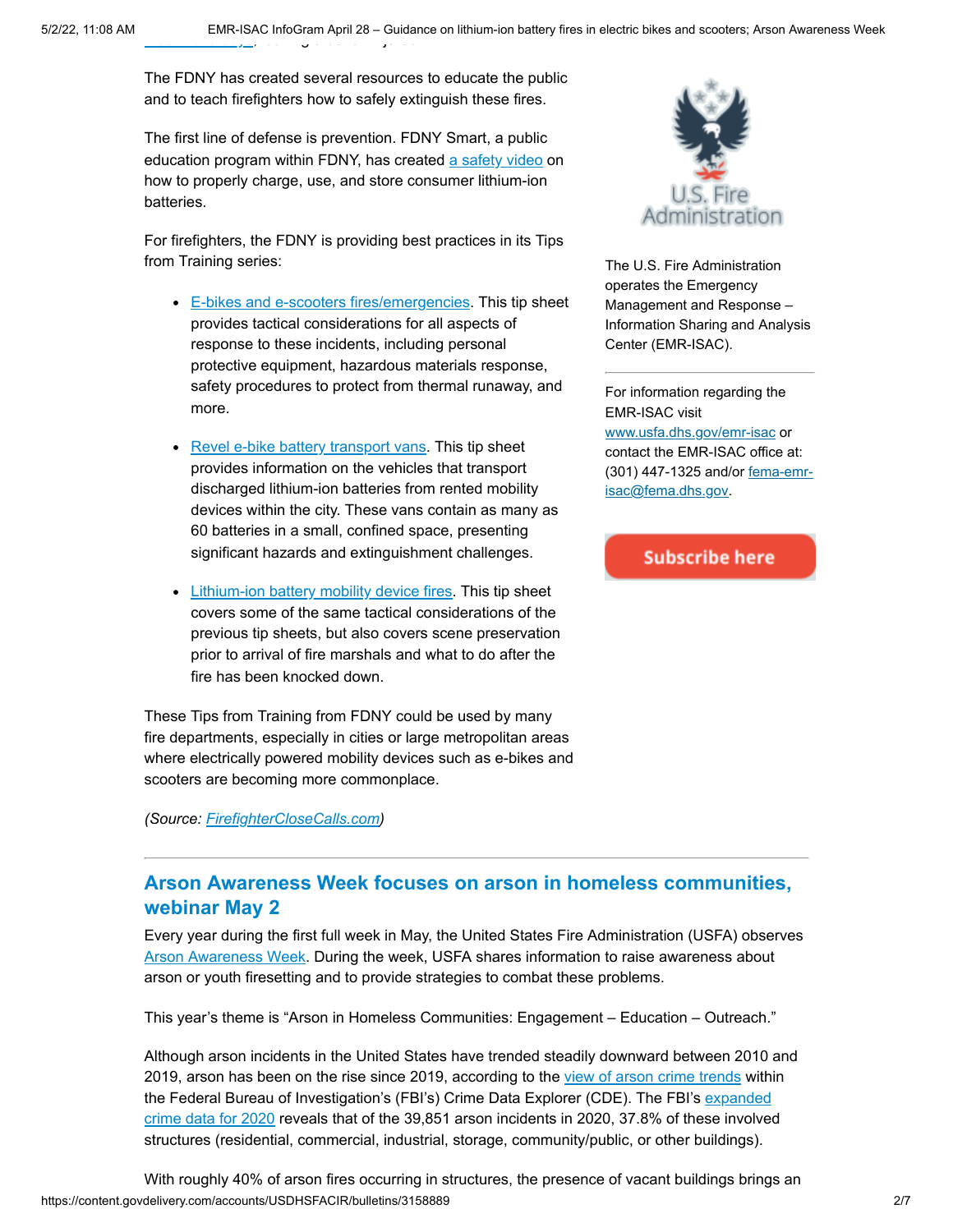increased risk, and this risk is even greater in areas with both vacant buildings and vulnerable homeless populations.

The USFA has partnered with the National Volunteer Fire Council (NVFC) to host a webinar on **Monday, May 2, from 2-3 p.m. EST**. This webinar will feature presenters from the Indianapolis Fire Department's Fire Investigation Section, the Indianapolis Metropolitan Police Department, and Portland (Oregon) Fire and Rescue.

Presenters will provide information on arson as it relates to our nation's homeless population, using a holistic community risk reduction approach to address fire and life safety in this quickly growing risk area. Indianapolis' program will be featured, including strategies that have been implemented to combat the issue of vacant residence fires, the difficulties in effectively prosecuting these cases, the complex nature of the growing homeless problem, and how to identify resources and develop fire prevention programs within the homeless community

[Those interested can learn more and register for the webinar via](https://www.nvfc.org/event/webinar-arson-awareness-in-homeless-communities-engagement-education-outreach/) [the USFA's websit](https://www.usfa.fema.gov/aaw/index.html)[e or the NVFC's](https://www.nvfc.org/event/webinar-arson-awareness-in-homeless-communities-engagement-education-outreach/) website.

*(Sources: [USFA](https://www.usfa.fema.gov/aaw/index.html), [NVFC,](https://www.nvfc.org/event/webinar-arson-awareness-in-homeless-communities-engagement-education-outreach/) [FBI\)](https://crime-data-explorer.app.cloud.gov/pages/explorer/crime/crime-trend)*

### <span id="page-2-0"></span>**FEMA's new Building Codes Strategy will foster resilient communities through modern building code adoption**

At the 2022 National Hurricane Conference in Orlando, Florida this month, the Administrator of the [Federal Emergency Management Agency \(FEMA\) a](https://www.fema.gov/emergency-managers/risk-management/building-science/building-codes-strategy)[nnounced](https://www.fema.gov/press-release/20220413/fema-administrator-criswell-urges-resilience-planning-during-national) [the release of FEMA's new Building](https://www.fema.gov/emergency-managers/risk-management/building-science/building-codes-strategy) Codes Strategy and urged collective action to increase community adoption of modern, hazardresistant building codes.

Disasters have a devastating impact on communities across the country. One of the most costeffective ways to safeguard communities against natural disasters is to adopt and follow hazardresistant building codes.

FEMA's [landmark building codes study](https://www.fema.gov/emergency-managers/risk-management/building-science/building-codes-save-study) found that U.S. communities who chose to adopt modern building codes will avoid paying \$132 billion in damages by the year 2040. However, 65% of the country's counties, cities and towns still have not adopted modern building codes and will not receive this benefit.

FEMA's new Building Codes Strategy organizes and prioritizes FEMA activities to advance the adoption and enforcement of hazard-resistant building codes and standards for FEMA programs. It promotes integrating building codes and standards across FEMA, strengthening nationwide capability and expertise for superior building performance, and driving public action to adopt and enforce building codes.

The new Strategy considers the role that building codes have on addressing the effects of climate change. It also acknowledges that low-income communities have been shown to be disproportionately impacted by natural hazards. Individuals in low-income communities are less likely to live in housing constructed according to modern building codes. FEMA plans to expand support to these communities to foster safe and resilient communities nationwide.

FEMA's Building Codes Executive Steering Group, supported by the Building Codes Work Group, developed the Building Codes Strategy over the course of two years. Visit FEMA's website to learn more about FEMA's new [Building Codes Strategy](https://www.fema.gov/emergency-managers/risk-management/building-science/building-codes-strategy) and to view and download supporting documents.

#### *(Source: [FEMA](https://www.fema.gov/emergency-managers/risk-management/building-science/building-codes-strategy))*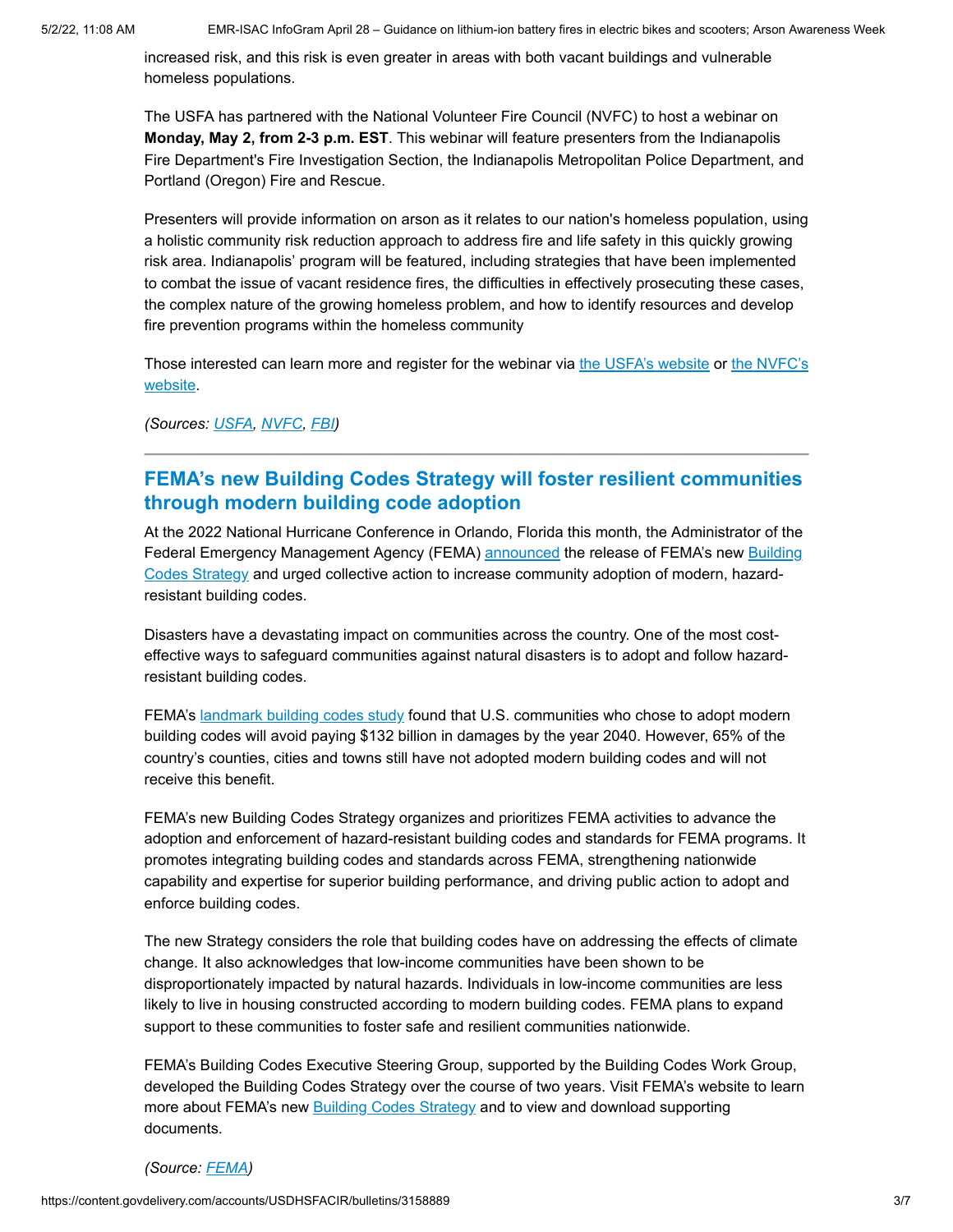## <span id="page-3-0"></span>**Webinar: Update on National Address Database and Florida's NG911 PSAP training program**

The National 911 Program will host a webinar in its [State of 911 series](https://www.911.gov/webinars.html) on **Tuesday, May 10 at 12:00 p.m. EST**. The webinar will include an update on the National Address Database (NAD) and a discussion on Florida's statewide virtual NG911 Public Safety Answering Point (PSAP) training program

The first part of the webinar on the [National Address Database](https://www.transportation.gov/gis/national-address-database) will provide an overview of how the NAD has developed into a successful government undertaking without a mandate.

Accurate and up-to-date addresses are critical to transportation safety and are a vital part of Next Generation 911 (NG911). They are also essential for a broad range of government services, and the data can help enable critical applications, including public health tracking, natural disaster response, transportation planning, and more.

The webinar reviews the history of the NAD, from its beginnings in 2015 when the Department of Transportation began the National Address Database initiative―an aggregation of authoritative address points. Today, data is collected and maintained at the tribal or local government level and, in most cases, compiled at the state level before voluntary submission to the NAD.

The second part of the webinar will discuss Florida's statewide virtual NG911 PSAP training program. Given the shortage of in-person training opportunities during the pandemic, the Florida Department of Management Services recognized the need for additional training for public safety professionals concerning NG911 implementation. This discussion will focus on how the Florida Division of Telecommunications used grant funds to create a training program and virtual training workshops to educate on NG911 trends, standards and best practices while providing hands-on learning opportunities.

This webinar is free and open to everyone but [advanced registration is required.](https://us06web.zoom.us/webinar/register/WN_b6CoAmK4StKtOPh5Ufq67Q)

Visit [the National 911 Program's website](https://www.911.gov/webinars.html) to learn more about the State of 911 webinar series, view past webinars, and [sign up](https://public.govdelivery.com/accounts/USDOTNHTSA911/subscriber/new) for email alerts.

*(Source: [National 911 Program](https://www.911.gov/webinars.html))*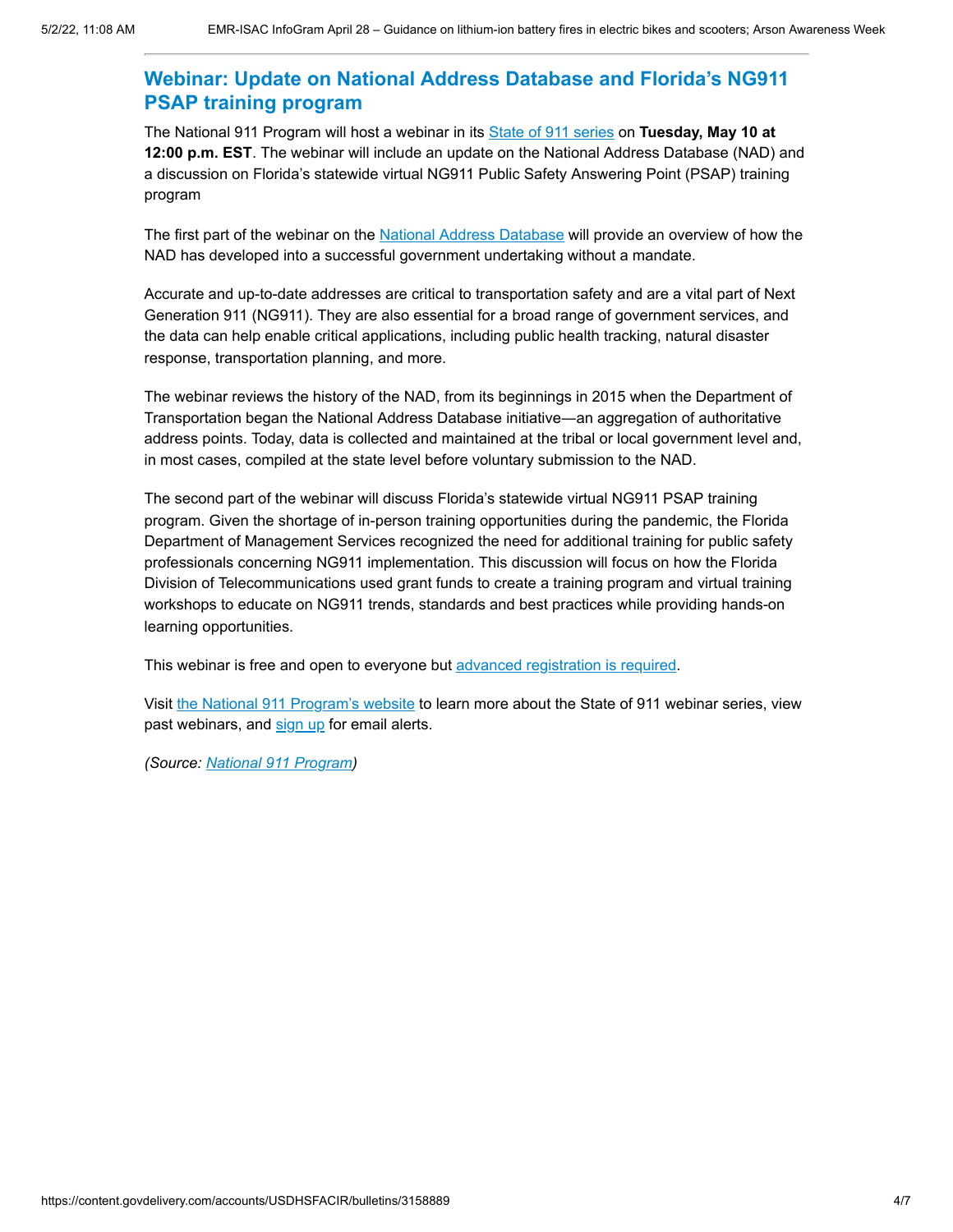

# **Cyber Incident Assistance**

[MS-ISAC](https://www.cisecurity.org/ms-isac/) [SOC@cisecurity.org](mailto:SOC@cisecurity.org) 1-866-787-4722

[IdentityTheft.gov](https://identitytheft.gov/)

[IC3](https://www.ic3.gov/default.aspx)

[Cybercrime Support Network](https://fraudsupport.org/)

### **General Information**

[StopRansomware.gov](https://www.cisa.gov/stopransomware)

[CISA's Known Exploited](https://www.cisa.gov/known-exploited-vulnerabilities-catalog) Vulnerabilities Catalog

**FTC** scam list

[CISA alerts](https://us-cert.cisa.gov/ncas)

[Law Enforcement Cyber Center](https://www.iacpcybercenter.org/)

[TLP Information](https://us-cert.cisa.gov/tlp)

# <span id="page-4-0"></span>**CISA, FBI, NSA, and international partners warn organizations of top routinely exploited cybersecurity vulnerabilities**

The Cybersecurity and Infrastructure Security Agency ([CISA\)](https://www.cisa.gov/), National Security Agency ([NSA\)](https://www.nsa.gov/Cybersecurity/), Federal Bureau of Investigation ([FBI](https://www.fbi.gov/investigate/cyber)), Australian Cyber Security Centre [\(ACSC](https://www.cyber.gov.au/)), Canadian Centre for Cyber Security [\(CCCS\)](https://www.cyber.gc.ca/en/), New Zealand National Cyber Security Centre [\(NZ NCSC](https://www.gcsb.govt.nz/)), and the United [Kingdom's National Cyber Security Centre \(](https://www.cisa.gov/uscert/ncas/alerts/aa22-117a)[NCSC-U](https://www.ncsc.gov.uk/)[K\) issued a](https://www.cisa.gov/uscert/ncas/alerts/aa22-117a) joint Cybersecurity Advisory on Wednesday, April 27 on the common vulnerabilities and exposures (CVEs) frequently exploited by malicious cyber actors, including the 15 most commonly exploited of 2021.

While the top 15 vulnerabilities have previously been made public, this Advisory is meant to help organizations prioritize their mitigation strategies. All organizations are encouraged to review and implement the recommended mitigations in this detailed joint CSA.

*(Source: [CISA](https://www.cisa.gov/news/2022/04/27/cisa-fbi-nsa-and-international-partners-warn-organizations-top-routinely-exploited))*

# **CISA and FBI update advisory on Destructive Malware Targeting Organizations in Ukraine**

CISA and the FBI have updated joint Cybersecurity Advisory [AA22-057A: Destructive Malware Targeting Organizations in](https://www.cisa.gov/uscert/ncas/alerts/aa22-057a) Ukraine, originally released February 26, 2022. The advisory has been updated to include additional indicators of compromise for WhisperGate and technical details for HermeticWiper, IsaacWiper, HermeticWizard, and CaddyWiper destructive malware. CISA and the FBI encourage organizations [to review the update to](https://www.cisa.gov/uscert/shields-technical-guidance) [AA22-057A](https://www.cisa.gov/uscert/ncas/alerts/aa22-057a) [as well as the Shields Up](https://www.cisa.gov/uscert/shields-technical-guidance) Technical Guidance webpage for ways to identify, respond to, and mitigate disruptive cyber activity.

*(Source: [CISA](https://www.cisa.gov/uscert/ncas/current-activity/2022/04/28/cisa-and-fbi-update-advisory-destructive-malware-targeting))*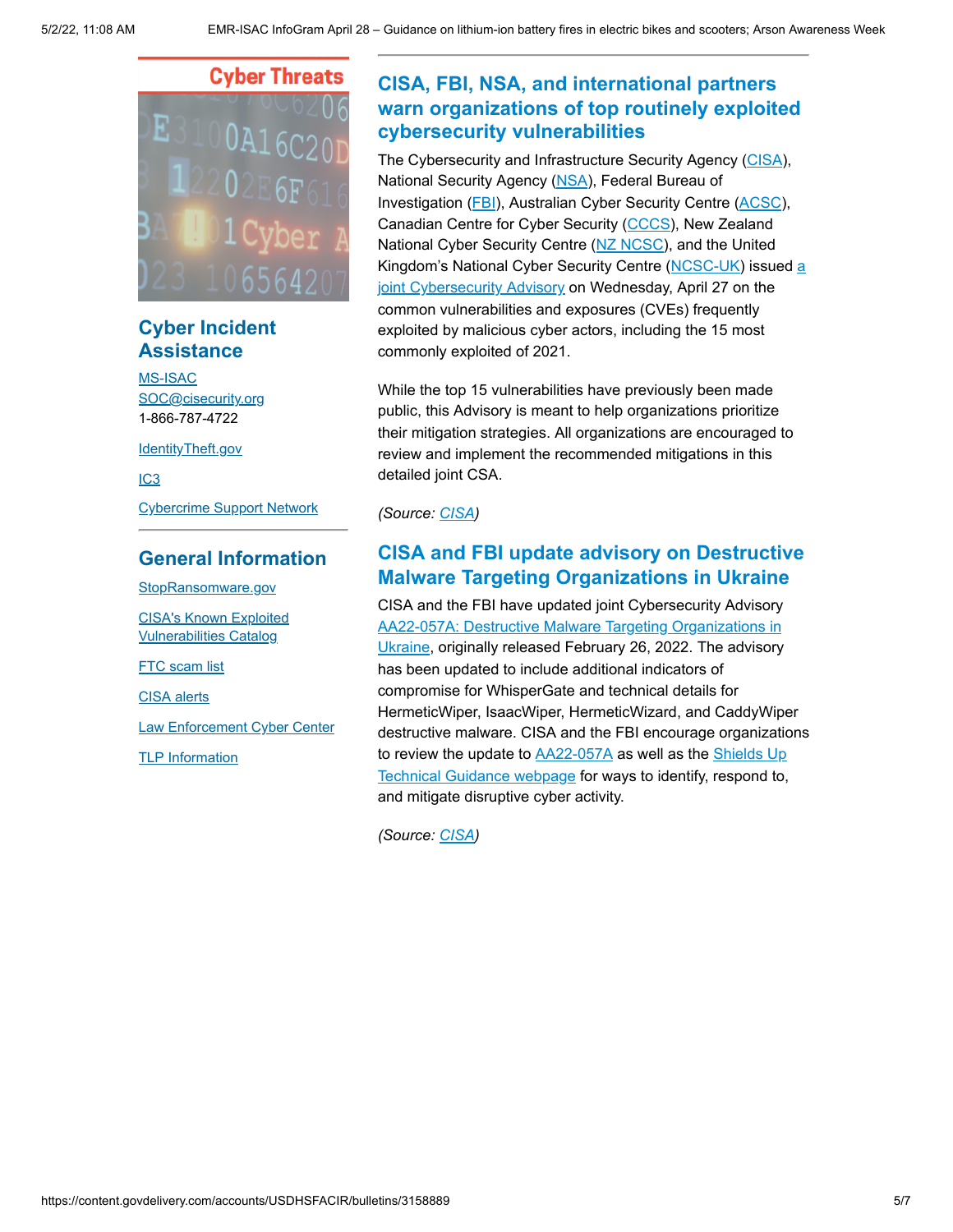### **HHS: HC3 Analyst Note - Hive Ransomware**

Hive is an exceptionally aggressive, financially-motivated ransomware group known to maintain sophisticated capabilities who have historically targeted healthcare organizations frequently. The Department of Health and Human Services (HHS) Health Sector Cybersecurity Coordination Center (HC3) recommends the Healthcare and Public Health (HPH) Sector be aware of their operations and apply appropriate cybersecurity principles and practices found in this document in defending their infrastructure and data against compromise

Read the [full Analyst Note](https://www.hhs.gov/sites/default/files/hive-ransomware-analyst-note-tlpwhite.pdf) from HC3 on [HHS' website](https://www.hhs.gov/about/agencies/asa/ocio/hc3/products/index.html#other-products).

*(Source: [HHS HC3\)](https://www.hhs.gov/sites/default/files/hive-ransomware-analyst-note-tlpwhite.pdf)*

#### **Zero-day attacks surged in 2021, Mandiant says**

Mandiant said that its intelligence division has documented a surge in verified zero-day exploits over the course of the last year, with 2021 accounting for 40% of zero-day attacks undertaken in the last decade. A zero-day vulnerability is a flaw in software or hardware which threat actors identify and exploit. Attackers then release malware before a developer can create a patch to address the vulnerability.

[Mandiant Intelligence on Thursday identified 80 zero-days](https://www.mandiant.com/resources/zero-days-exploited-2021) exploited "in the wild" — that is, in active use — in 2021, more than double the previous record volume set in 2019. Mandiant said it analyzed more than 200 zero-day vulnerabilities from 2012 to 2021.

*(Source: [CyberScoop](https://www.cyberscoop.com/zero-day-attacks-surge-2022-mandiant-google/))*

#### **AWS reissues Log4Shell hotpatch after vulnerabilities found**

After the Log4j vulnerability was disclosed in early December, numerous vendors released patches to protect customers against potentially catastrophic cyber intrusions. Amazon Web Services (AWS) released a software tool in mid-December designed to patch vulnerabilities found in the Log4j library, however security researchers at Palo Alto's Unit 42 [discovered code vulnerabilities](https://unit42.paloaltonetworks.com/aws-log4shell-hot-patch-vulnerabilities/) that could let attackers break out of a container environment and gain escalated privileges.

After working with Palo Alto researchers for months, [Amazon released a new hotpatch](https://aws.amazon.com/security/security-bulletins/AWS-2022-006/) earlier this week, Unit 42 said in research [released Tuesday.](https://unit42.paloaltonetworks.com/aws-log4shell-hot-patch-vulnerabilities/) Unit 42 researchers urge organizations to review their container environments and upgrade to the fixed version. A large number of users may have downloaded the original hotpatches.

*(Source: [Cybersecurity Dive\)](https://www.cybersecuritydive.com/news/aws-new-log4shell-hotpatch-vulnerabilities/622546/)*

The InfoGram is distributed weekly to provide members of the Emergency Services Sector with information concerning the protection of their critical infrastructures.